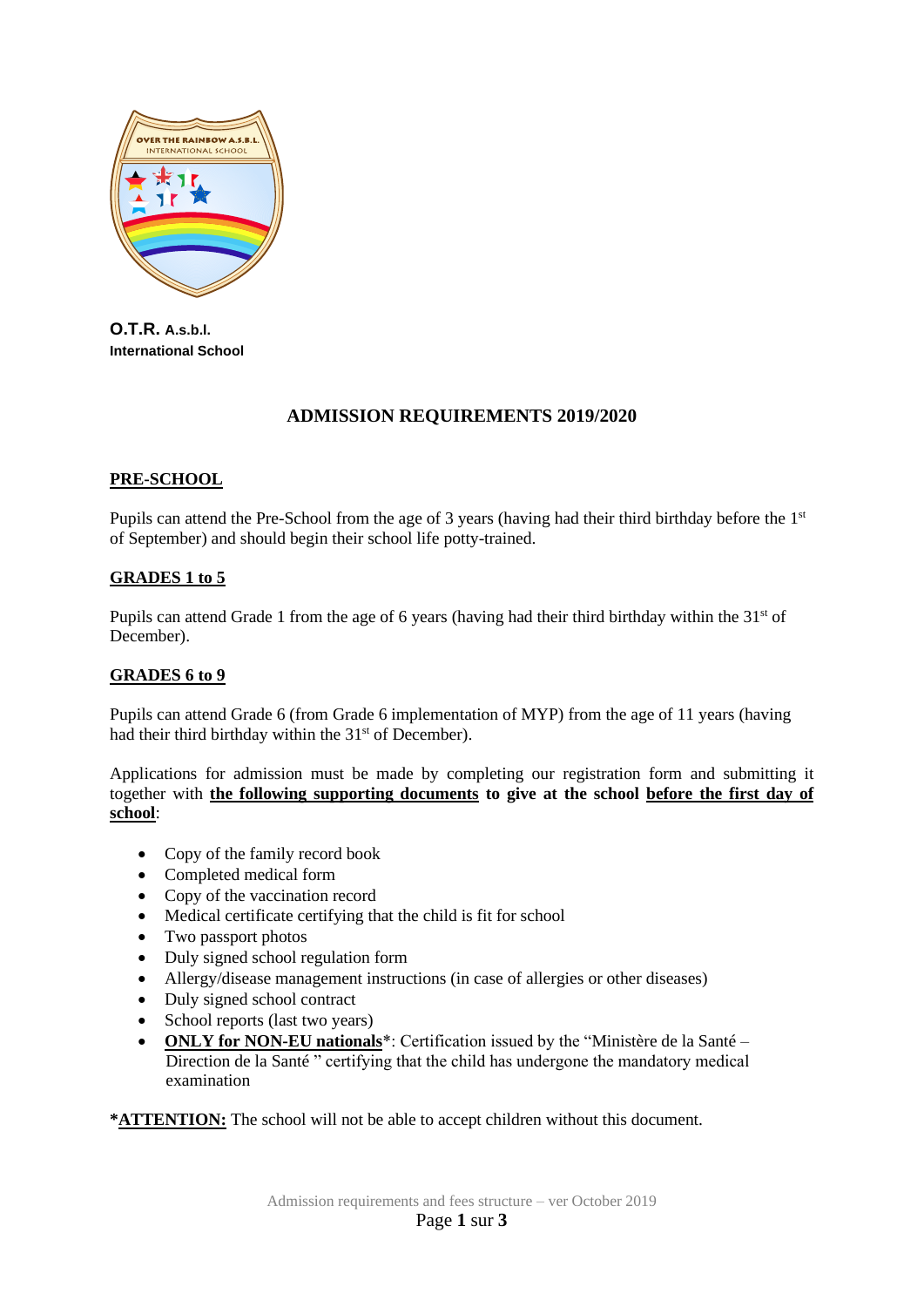# **2019/2020 FEES STRUCTURE**

The "Over The Rainbow" School is a fee-paying School, the amount of which is set each year by the Board of Directors. This tuition fee is reviewed at the beginning of each school year.

# **Annual fee**

| - Pre-School (5 days per week between 8.15am and 3pm)    | $\epsilon$ 8.750 |
|----------------------------------------------------------|------------------|
| - Grades 1-5 (5 days per week between 8.15am and 3pm)    | € 10.000         |
| - Grades 6-9 (5 days per week between 8.15am and 3.20pm) | € 11.500         |
| Annual fee plied from second child                       |                  |
| - Pre-School (5 days per week between 8.15am and 3pm)    | $\epsilon$ 7.875 |
| - Grades 1-5 (5 days per week between 8.15 am and 3pm)   | $\epsilon$ 9.000 |
| - Grades 6-9 (5 days per week between 8.15am and 3.20pm) | € 10.350         |

*Please note that the school is an a.s.b.l (a non-profit organisation), an association that "does not undertake industrial or commercial operations, and does not seek to provide its members with any material gain". The rates have been calculated after taking into account the annual subsidy from the Luxembourg Ministry of National Education.* 

## • **Initial Registration Fee**

### o **Deposit (refundable) to be paid upon initial registration**

The amount of  $\epsilon$  450 will be added to the first invoice for each new registration and may be refunded at the request of the parents after their child's final departure providing their payment balance does not show any outstanding amounts.

### o **Fees for educational materials to be paid upon initial registration**

The amount of  $\epsilon$  300 shall be added to the first invoice to ensure that each child receives a school bag, a sport bag and a library bag.

## • **Additional Annual Expenses**

### o **Stability Fund**

**€ 1.000** to be paid at the beginning of each school year for participation to the Stability Fund (in accordance with the advice of the Private Schools Controlling Commission dated October 10<sup>th</sup>, 2007). This amount serves to provide the School with a financial reserve for years when a deficit is made on School operations.

Reduced to  $\epsilon$  900 from the second child.

### o **Building Fund**

**€ 600** to be paid at the beginning of each school year for participation to the Building Fund (in accordance with the advice of the Private Schools Controlling Commission dated October 10<sup>th</sup>, 2007). This amount serves to finance the School's expenditure on buildings and equipment.

Reduced to **€ 540** from the second child.